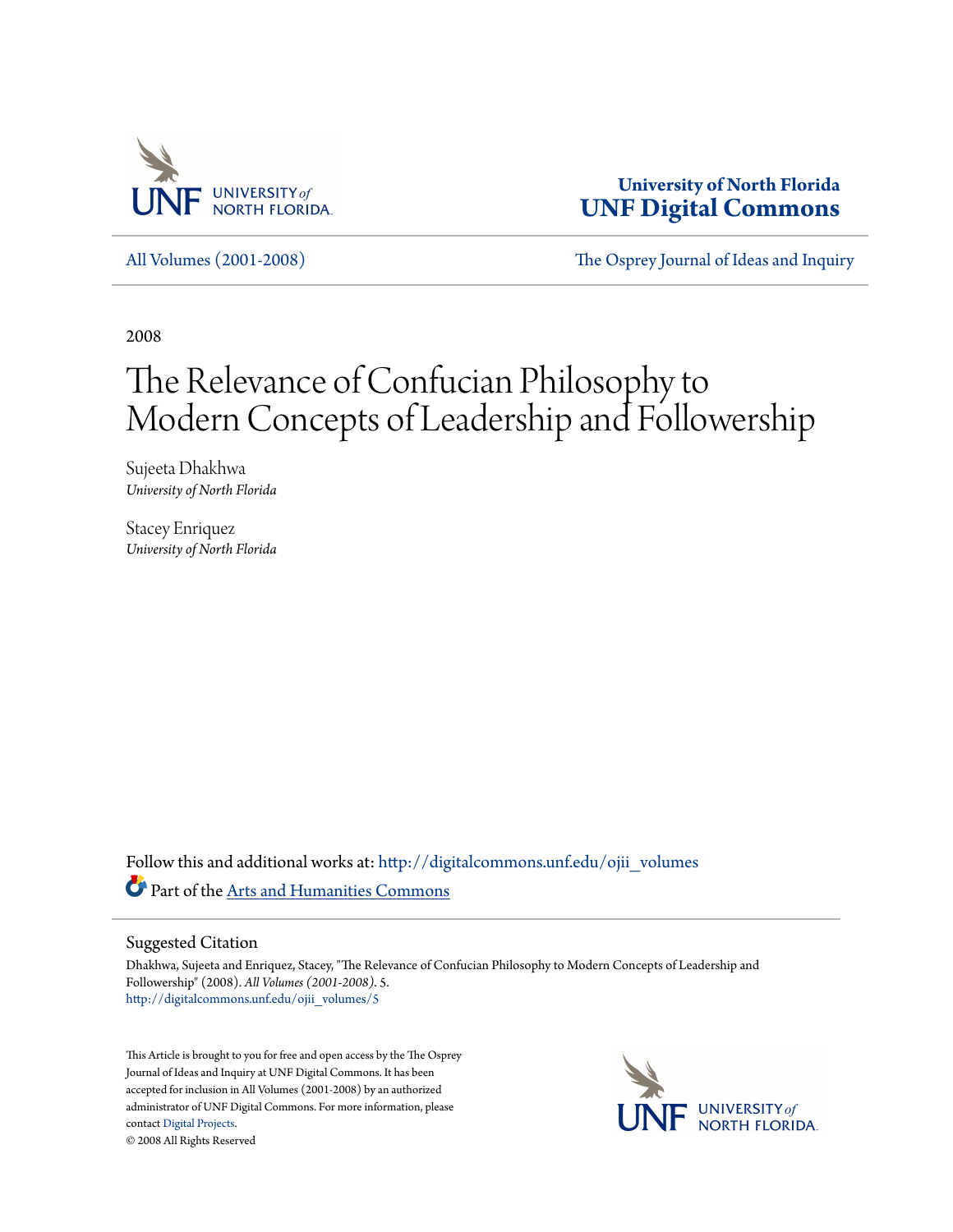# **The Relevance of Confucian Philosophy to Modern Concepts of Leadership and Followership**

Sujeeta Dhakhwa and Stacey Enriquez Faculty Sponsor: William Ahrens

## **Abstract**

**The purpose of this paper is to discuss Confucian philosophy and compare its relevance to modern concepts of leadership and followership. It will demonstrate that both exemplify the same ideology, though separated by centuries of history. The paper first introduces the reader to the history of Chinese government and the life of Confucius as a teacher. Then it will expand on the importance of understanding his philosophy on leadership and followership as well as its impact on China's political and cultural development. It will then examine three Confucian teachings on leadership and three on followership. Finally, with this information, it will discuss modern concepts of leadership and followership as they pertain to today's world.** 

A wise man once said, "If you can revive the ancient and use it to understand the modern, then you are worthy to be a teacher" (2:11, Marquis Zhang Analects Version). The famous philosopher who stated this was Confucius and we, the authors of this paper, have decided to follow his advice.

 It is beneficial to revive the ancient teachings of Confucius and use them to reflect upon modern theories of leadership and followership. First, it is important to learn about the life of Confucius and his impact on Chinese civilization and eastern philosophy. Then, it is necessary to understand his philosophy on leadership and followership and how it influenced China's political leadership. Finally, with this knowledge, one may reflect upon the teachings of Confucius and compare them with modern theory. To accomplish this, three Confucian teachings on leadership and three on followership will be cited and then analyzed from a modern perspective.

 The basic premise is to demonstrate that modern teachings of leadership and followership embody the same principles as those proposed by Confucius, but with one major difference – he taught it 2,500 years ago.

#### **Analysis**

### *China Prior to Confucius*

 To understand the manner of leadership that Confucius was born under, it is best to trace some important periods leading up to his time. It is easiest to begin with the Shang dynasty (1766-1040 B.C.E.), a time when religious life focused on the worship of human ancestors. *Shang Ti* was the supreme deity of the time who functioned as the source of creation and order. The Shang family forged their theocratic government with this religious system, ruling by virtue of their lineage, purportedly as descendents of *Shang Ti*. This provided the Shang rulers with a transcendental source of legitimacy and power (Hinton, 1998).

 Due to the decadence and depredation of the latter Shang rulers, other leaders started to gain power on the outer territories of the empire. These leaders founded the Chou dynasty (1122- 221B.C.E.) and eventually overthrew the Shang family. In order to justify their right to rule, the Chous reinvented *Shang Ti* to mean *Heaven*. This meant that the right to rule was now a mandate from heaven, marking the first time in Chinese philosophy where power was linked to an ethical imperative (Hinton, 1998).

 Over time, powerful families and government officials in various states of the Chou Empire started vying for more power. There were constant power struggles and much warring between the factions, often times with the winner claiming the title of Duke (Hinton, 1998). The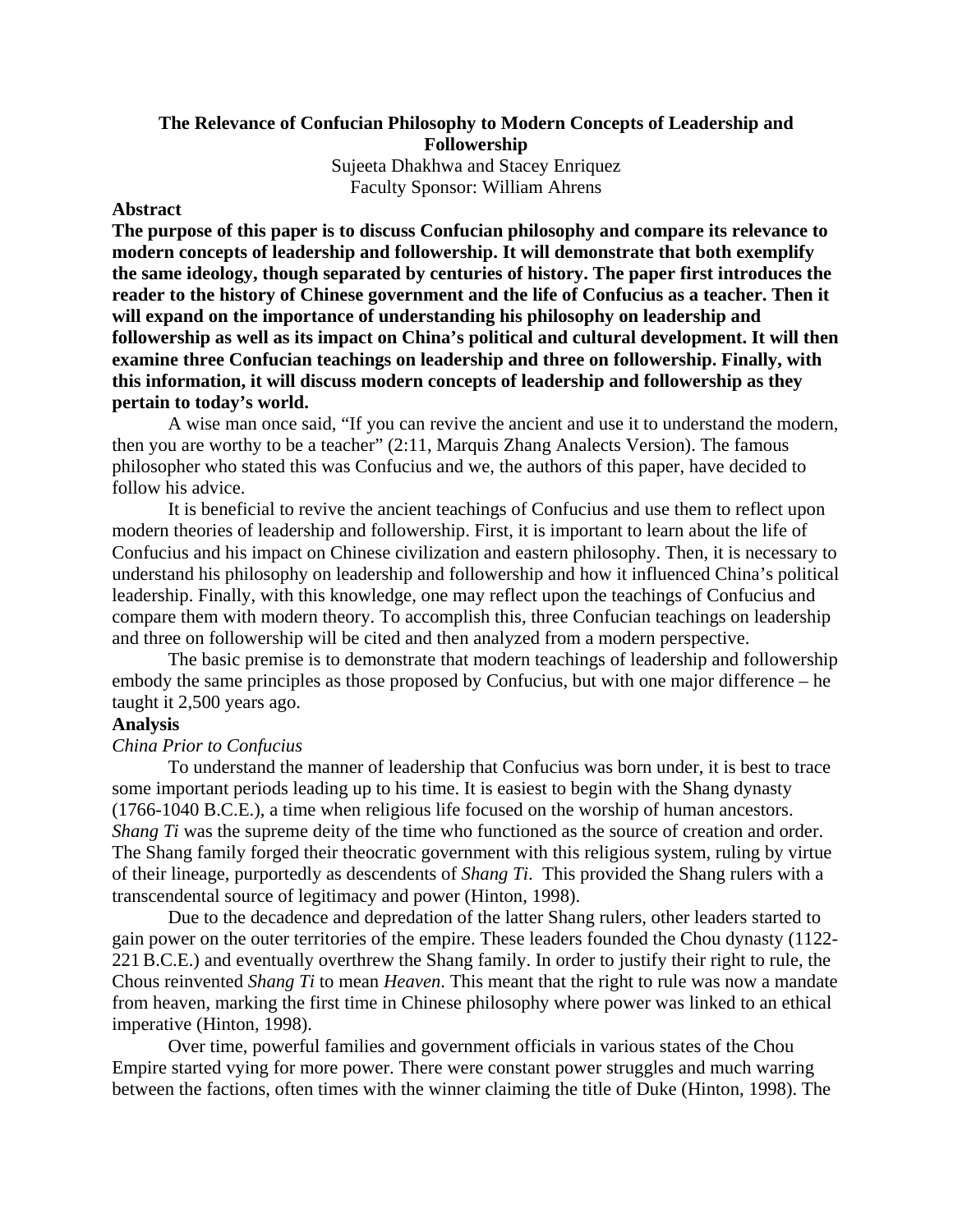Emperor of Chou became a mere figurehead with no control over the various Dukes ruling in different states. Hence, the Chou overthrow of the Shang represents a split in China's social structure (Hinton). Political power had broken free of its family-religious context and was becoming a separate entity. It led to a long period of relentless warring and constant rebellion within and between the various states. Confucius was born during this time of multiple citystates, all vying militarily for power and differing in political structure. This age was called the Warring States Period (403-221 B.C.E.) (Chung, 1948/1996).

 Dukes began looking for able men to help them govern their states. This allowed for the rise of an independent intellectual class; the only class which, for the first time, could challenge imperial ideology. The old social order had now collapsed entirely and these intellectuals were struggling to create a new order. Although this was a chaotic period, it also birthed the golden age of Chinese philosophy, earning the name the *Hundred Schools of Thought* (Hinton, 1998). These schools were founded by thinkers who wandered the country with their disciples, teaching and trying to convince the rulers to put their ideas into practice.

#### *The Life of Confucius*

 Confucius (551-479 B.C.E.) was born a couple of centuries before Socrates' teachings on ethics and logic, and half a millennium before the start of our modern calendar and the birth of Jesus of Nazareth (Chung, 1948/1996). He established a school with the explicit purpose of educating the next generation for political leadership (Chung). He was the first great thinker of the independent intellectual class, and is regarded as China's first self-conscious philosopher who can be historically verified (Hinton, 1998). He is further recognized as China's first teacher, and his ideas have traveled beyond its borders to influence Japan, Korea, Vietnam, and now Western civilizations (Chung).

 Confucius is the Latinized version of K'ung Fu-tzu (meaning Master K'ung), with his original birth name being K'ung Ch'iu (Hinton, 1998). He was born in Lu, a state in the Chou Empire. His family had once been part of the Shang aristocracy but was long since removed from title and wealth. He was born to the literate class which no longer had any ties to ruling interests (Hinton). Studious in his youth, as a young man he held a number of menial government positions in Lu. He quit to pursue teaching those who aspired to serve in government. His students were sought by rulers who knew them to be the best trained men in the empire (Hinton). In his late forties, he took several high positions in government, the highest of which was Minister of Justice of Lu (Hinton). By age 56, realizing his philosophy would not be implemented in Lu, he left and spent thirteen years traveling state to state, advising various rulers. He hoped his ideas would be put into practice and lead to a more humane society. Although he was respected as a sage by the rulers, they were not inclined to employ him or enact his ideas. Unable to have any real political impact, he returned to Lu in his late 60's. He devoted the remainder of his life to teaching and completing his life-long task of editing classic texts that preserved China's ancient cultural tradition (Hinton). This was a collection of poetry, music, historical documents and annals that chronicled events at the Lu court, along with extensive commentary on an important Chinese text, *The Book of Changes* (Chung, 1948/1996). This compilation provided a shared cultural vocabulary for his students and was to become the standard curriculum for the Chinese literati in subsequent centuries (Chung). *The Analects*

 The primary surviving source for the teachings of Confucius is the *Lun Yü: The Analects*, or more literally, "The Selected Sayings" (Hinton, 1998). It is a collage of brief aphoristic fragments, appropriately earning its name from the Greek *alalekta*, with the root meaning,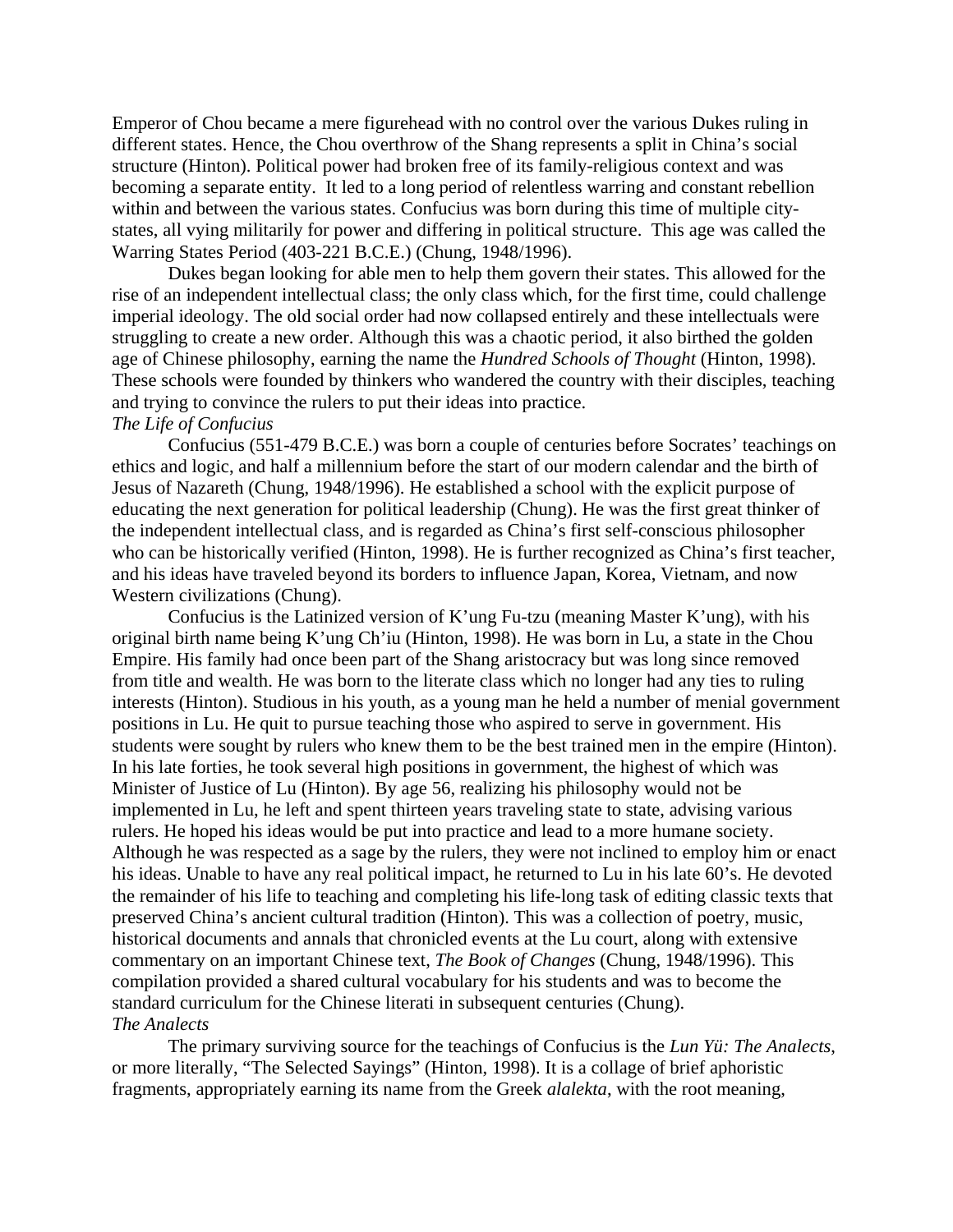"leftovers after a feast" (Chung, 1948/1996). The first fifteen discourses were assembled and edited by a congress of Confucius' disciples shortly after his death. They apparently felt that his Way – what he said and did- should be preserved for future generations (Chung). The text was a personal narrative of what he had to say, to whom he said it, and how he said it. The last five books of *The Analects* appear to have been compiled later, after the most prominent disciples of Confucius had launched their own teaching careers. The disciples primarily elaborated upon the philosophy of their late master (Chung).

 The philosophy of Confucius does not purport to lay out a formula of how everyone should live. It is merely the way in which he, as a particular person, chose to live his life. However, as with many ancient books, there are difficulties posed by the text based on its authenticity. Most of the books fragments are assumed to represent the Master's teachings, handed down accurately by his disciples, but a great many clearly do not (Hinton, 1998). Numerous versions of the sayings were edited over the course of centuries. The concept of individual authorship had not yet been firmly established so extraneous material was included by various editors, smuggling their preferred ideas into the canonical text (Hinton). For all these complications, *The Analects* still possess a unique style that represents the fundamental body of thought that has shaped Chinese civilization. An award-winning translator of ancient Chinese texts, David Hinton, noted that "*The Analects* has had a deeper impact on more people's lives over a longer period of time than any other book in human history" (p. xii). *Confucianism*

 Generations of scholars have written commentary on the legacy of Confucius in an effort to make his teachings appropriate for their own times and places. This may be referred to as Confucianism. Two characteristics of Confucianism that has made it so resilient are its accessibility and adaptability. The foundation of Confucius' teaching was expanded upon by two esteemed disciples, Mencius and Hsün Tsu. Their texts supplement *The Analects* to complete the body of Confucian classics (Chai & Chai, 1965).

 As mentioned previously, during the period of The Hundred Schools of Thought, there was much intellectual freedom and progress. During the later Ch'in dynasty (255-206 B.C.E.) the emperor felt that there needed to be unity in the intellectual and political spheres (Chai  $\&$ Chai, 1965). He had all writings from the various schools of thought in public circulation gathered and burned. This decree put a temporary end to freedom of thought. During the Han dynasty (205 B.C.E.-220 C.E.), Confucian classics and other literature were resurrected (Chai & Chai). Emperor Wu (140-87 C.E.) selected Confucianism as the pre-eminent school of thought and established it as the state orthodoxy (Chai & Chai). Confucianism remained the official doctrine of the Chinese Empire until the fall of the Qing dynasty in 1911 (Chung, 1948/1996). *His Philosophy*

 Confucian philosophy is humanistic. Confucius believed it is not possible to fully understand a person by looking at him or her individually. It must be taken into account that there is also one's family and the complex of relationships that surround an individual (Hinton, 1998). Achieving enjoyment and harmony in life involves acting appropriately in each role and relationship that constitutes one's life. Confucius' philosophy therefore recognizes society as a structure of human relationships. This social philosophy and its use of rational empiricism was a total break from Shang and Chou spiritualism (Hinton). Based on the blatant power politics that Confucius witnessed during his life, he found it impossible to believe in heaven as a transcendental source of order and legitimacy. Instead, he tried to give Chou culture a more rational and secular basis.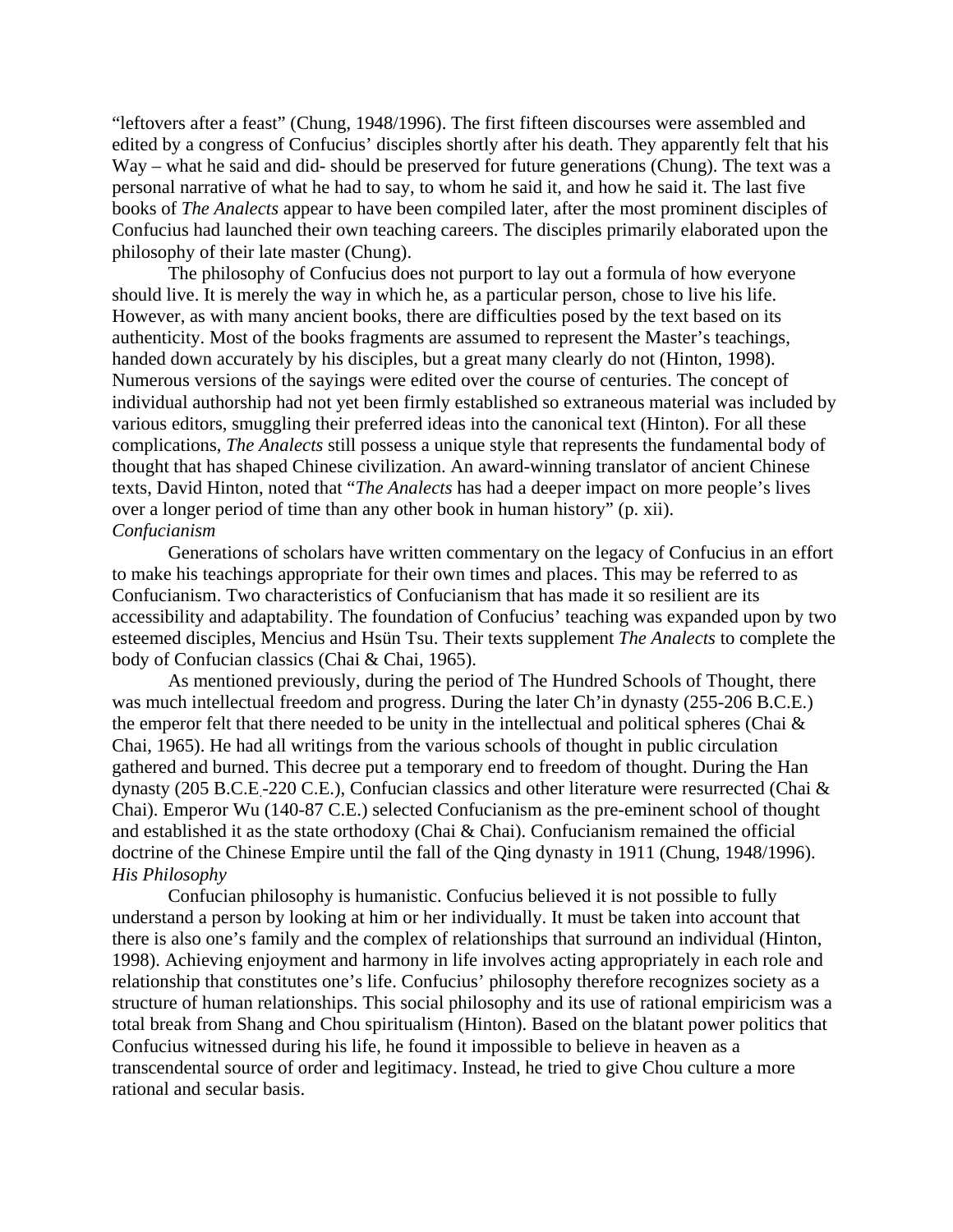Confucius observed that because society is a weave of relationships between individuals, a healthy community depends upon an attitude of human caring among its members. The government should nurture first, teach second, and only then, govern (Hinton, 1998). Confucianism teaches of three cardinal virtues: humaneness (*jen*) is the supreme virtue and is "what one upholds in one's heart" (Chai & Chai, 1965, p. 2); righteousness (*yi*) is the belief that certain things should be done for their own sake because they are morally appropriate or obligatory in and of themselves, or "what one upholds in one's conduct" (p. 2); and ritual (*li*) a belief that the natural tendency of man is to pursue self-interest; therefore it is necessary for society to be governed by a code of conduct. These three virtues have remained the established values in Chinese culture. The idea of a well-balanced individual, a well-ordered family, a wellgoverned state, and a happy and harmonious world makes Confucianism one of the earliest humanistic political philosophies (Chai & Chai).

# *Confucius on Leadership*

 There was little philosophical language prior to Confucius so, in an effort to articulate his ideas, he borrowed from older terms and reshaped their meanings. Interestingly, he shifted their meanings each time he used them so that they could remain somewhat obscure. Typically, he reshaped key concepts which had previously held religious meaning. For example, he changed the term "chün-tzu" which had referred to those of noble birth to instead refer to someone who was "noble-minded," or educated and cultivated (Hinton, 1998). Hence, he redefined for Chinese society what it is to be *noble.* 

 Confucius saw personal development as a way to individual fulfillment that would also enable one to take an active role in the development of the community or society at large. An exemplary individual can be found in any *humane* person, not only, and not necessarily, in hereditary aristocrats (Hinton, 1998).

 With this emphasis on being an exemplary individual, Confucius believed that the good behavior of the ruler was a prerequisite for successful government. It was especially important for rulers to cultivate their own conduct to set perfect moral examples for their officials and people. This would allow for a government of those who were high-minded rather than highborn (Hinton, 1998).

# *Confucius on Followership*

 Confucius' emphasis on an individual's social role led to the eventual tendency by those in power to abuse his philosophy in regard to the proper behavior of subordinates. Some rulers played upon ideas that focused on selfless submission to authority. However, it must be made clear that selfless submission does not play part in the thought or life of Confucius himself (Hinton, 1998). In his and his disciples' writings, there was often fierce insistence on the responsibilities of those in power, even declaring the people more important than the ruler. Confucius taught that *ritual* community depends upon social justice, political dissent, and the role of intellectuals as social critics (Hinton). For this sort of forthright followership to be possible, it depends ultimately upon the education and cultivation of all community members. *His Impact on China*

 Confucius' great legacy was his role as China's first professional teacher, founding the idea of a broad moral education, and establishing the classic texts that composed the essential content of that education (Hinton, 1998). He believed it was necessary for all people to have a basic form of education if there is to be a healthy and moral society. No mater how humble their origins, everyone who sought education should be provided it. As a result of the respect for the noble-minded, Confucianism founded a reverence in Chinese culture for learning which Hinton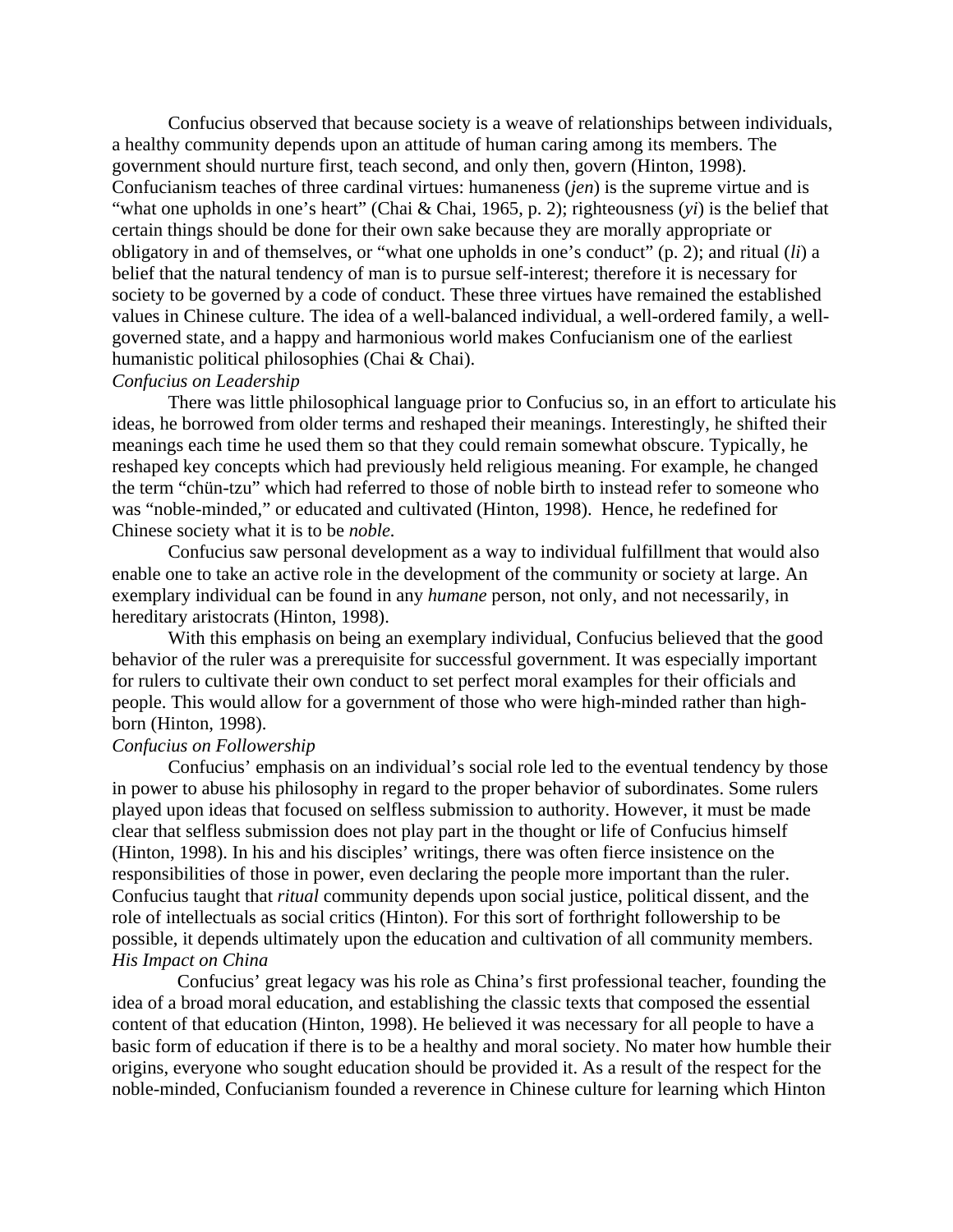states, "is perhaps deeper than in any other culture" (p. xxvi).

 Thanks to his furthering of education, he has dominated China's intellectual life for almost twenty-five centuries. His doctrines were accepted as state teachings. His works were regarded as the canonical books to be studied by students in all schools. More importantly, his cardinal virtues were embodied as the norms and essence of Chinese society. *The Analects and Modern Leadership* 

*Personality development.* Confucius said, "There are sprouts that do not send up shoots; there are shoots that do not bear fruit" (9:22).

Confucian philosophy is humanistic, occupying itself with human relations and intrinsic worth. In the Confucian *Analects, jen* means seeds – the seeds in the stones of peaches and apricots, that will shoot, grow, and spring into life after being sown in the soil (Chai & Chai, 1965). Confucius expressed *jen* as an ideal for developing human abilities, cultivating relationships, and sublimating one's character. The doctrine of *jen* is the predominant idea of the whole system that Confucius developed. It is the cardinal principle of humanism that serves as a prime virtue in life and has been displayed in Chinese cultural achievements for thousands of years. Confucius claimed that all human relations and character should be based on the moral sentiment of *jen*, and considered it not merely a special kind of value, but all values combined. It is thus defined as the perfect virtue (Chai & Chai).

From the understanding of Confucian teachings, one's moral cultivation and prime virtues are the solution for all worldly chaos. They are the root of everything – a disciplined individual, a proportionate family, a well-governed state, and a happy and harmonious world (Chai & Chai, 1965). Cultivation of character is the chief concern in the life of a leader. This is the basis for gaining wisdom in order to improve and enrich one's leadership potential. Therefore, a leader should demand much of himself, tending to the seeds of *jen* in order to bring harmony, respect, cooperation, and trust within the group. Only then can a leader expect the same from followers.

Even in modern books on leadership, this same virtue is expressed as a power to manifest oneself. In searching for excellent solutions for business problems in today's world, Osborn (1994) speaks of the importance of exhibiting qualities of a superior man to provide leadership of the highest. It is implied that the leader is then only capable of influencing others by the very worth of one's being, regardless of the title or position one may hold.

In defining inner excellence, Osborn (1994) identifies the following innate quality of a good leader that pertains to the Confucian philosophy:

A swamp plant, which grows fabulously tall overnight, attracts the eye of all who pass. Nearby, deep within the soil, a tiny acorn sends up a tender shoot. Which plant, over time, contains the greater potential for success? Come back tomorrow morning and you will discover something very interesting. The swamp plant is dead – withered and fallen, its flowers already turning to mud. And the acorn? It is continuing to do its quiet, inner work, persevering day in and day out to fulfill its special destiny. Someday it will be a mighty oak – its development will influence the landscape of the entire region. (pp. 220- 221)

 The tiny acorn is a metaphor of a good leader and its qualities are equivalent to those of a person with moral worth and inner excellence. In order to succeed in business or any other form of affair, a leader needs to be willing to embrace self, including one's fears and limitations. It is necessary to wholeheartedly pursue goals, particularly taking the time to nurture oneself at a pace accommodative of one's overall vitality (Osborn, 1994). Innate virtue is thus the basis for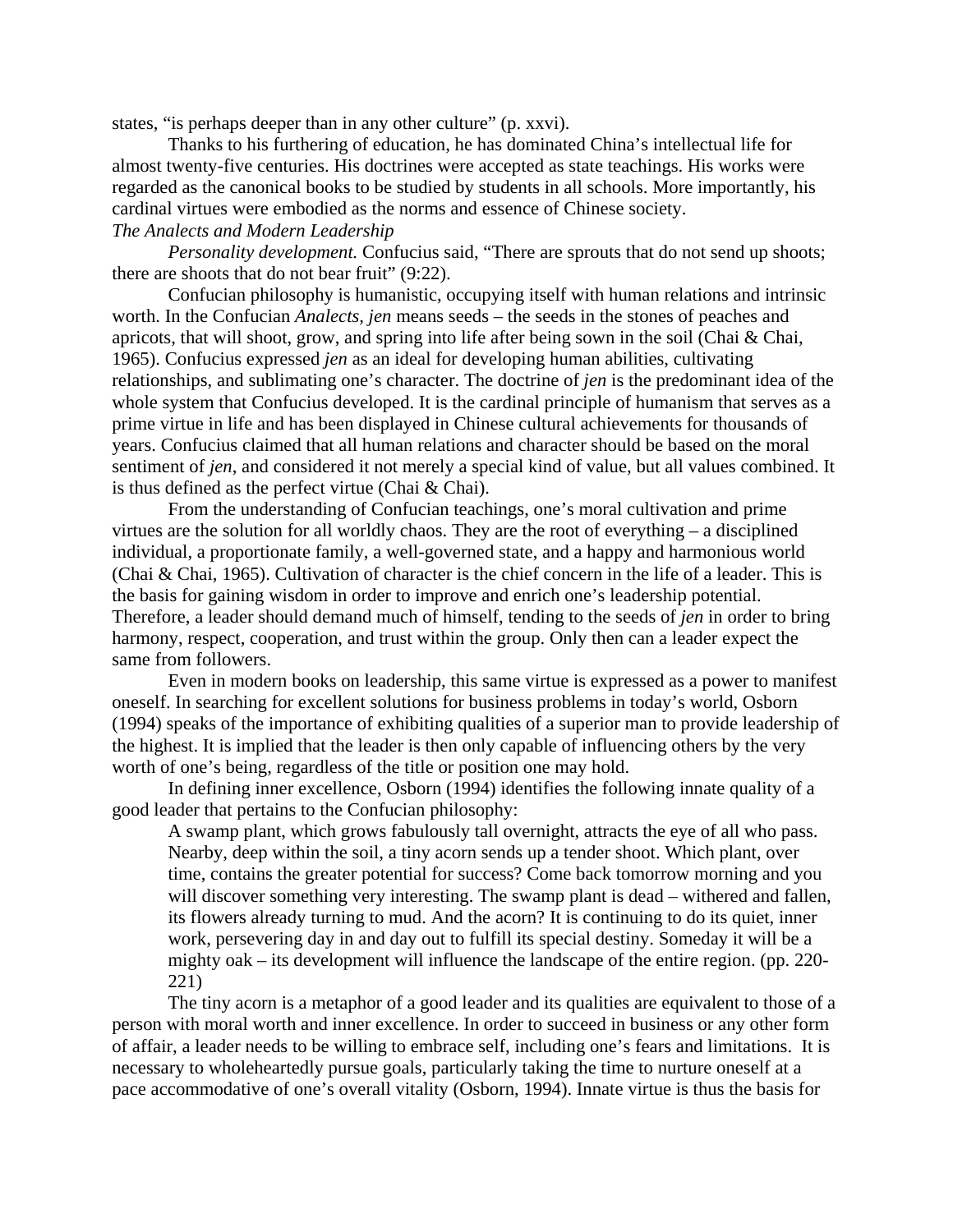all activities that a leader can endure, meaning that the Confucian principle of *jen* is still alive and vital in today's modern leadership.

*Developing trust.* Confucius said, "A gentleman first wins the trust of his people, and then he can mobilize them. Without this trust, they might feel they are being ill-used. He first wins the trust of his prince, and then he may offer criticism. Without this trust, the prince might feel he is being slandered" (19.10).

 Mistrust deteriorates relationships, bringing suspicion and deception. People misperceive the values and motives of others and resist taking on commitment. Confucius taught that the effects of mistrust are camouflaged in uncertainty (Berthrong & Berthrong, 2000). One of the many tasks of a leader is to work with people in order to find and solve problems, thus enriching relationships, fostering cooperation, creativity, and commitment. However, how one fosters a well-formed relationship depends on how much people trust the leader (Berthrong & Berthrong). Confucianism places a great deal of importance on trust, which is a vital element within groups. Confucians believed that excellence and accomplishment of decisions ultimately depends on how much leaders and those they work with trust one another (Berthrong & Berthrong). Thus, a leader refines attitudes and influences into one powerful belief of trust. When it is established, the quality of decisions and their implementation are enhanced.

Zand (1997) emphasizes that leadership is based on knowledge, trust, and power. Every individual in a group is equipped with a treasure of information, knowledge, and curiosity. Each is a wealth of commitment, devotion, and affection, with the ability to analyze and master knowledge. Every individual is capable of acquiring new skills and to educate them to others. Only by gaining trust can leaders open up the path to such diverse creativity and imagination within each person (Zand).

Zand (1997) further says that leaders are capable of communicating trust by how they disclose information, share influence, and exercise control. The flow of correct and timely information is critical to a productive relationship and leaders best show trust by disclosing information. Influence pertains to the sources of information and how these alter behavior (Zand). Leaders are said to show trust when they permit others to affect their choices. Control is the regulation and limitation of another person's behavior, and is the most difficult element to implement because it depends on what others will do in the future when the leaders are not present (Zand). Leaders show trust when they depend on others. The open flow of information and mutual influence will greatly enhance their effectiveness of problem solving. Therefore, trust spirals in a corkscrew fashion as leaders act out their trust through these three elements (Zand). Trust moves up and down the spiral depending on how leaders disclose information, exercise and receive mutual influence, and delegate and exercise control. When people trust each other, the three phases flow in a beneficial spiral while revealing timely, accurate, pertinent, and complete information (Zand). They are willing to accept influence from the leaders and in turn influence them. They commit to accomplish what they say. Dependence on each other is accepted because they believe that each person will abide by the agreement and will not abuse any one person's vulnerability. Therefore, trust brings the freedom to be open, and lifts relationships to new heights of achievement. High trust increases openness and mutual acceptance and people are able to accurately perceive the values and motives of the leaders and others in the group as well (Zand). They concentrate on their goal and do not distort what they hear. They have a greater motivation to carry out their decisions, and they become a tighter-knit team.

 Faith in leaders' intentions has a powerful influence on trust. Leaders are trusted when they have good intentions even though they might occasionally stumble. Confucian philosophy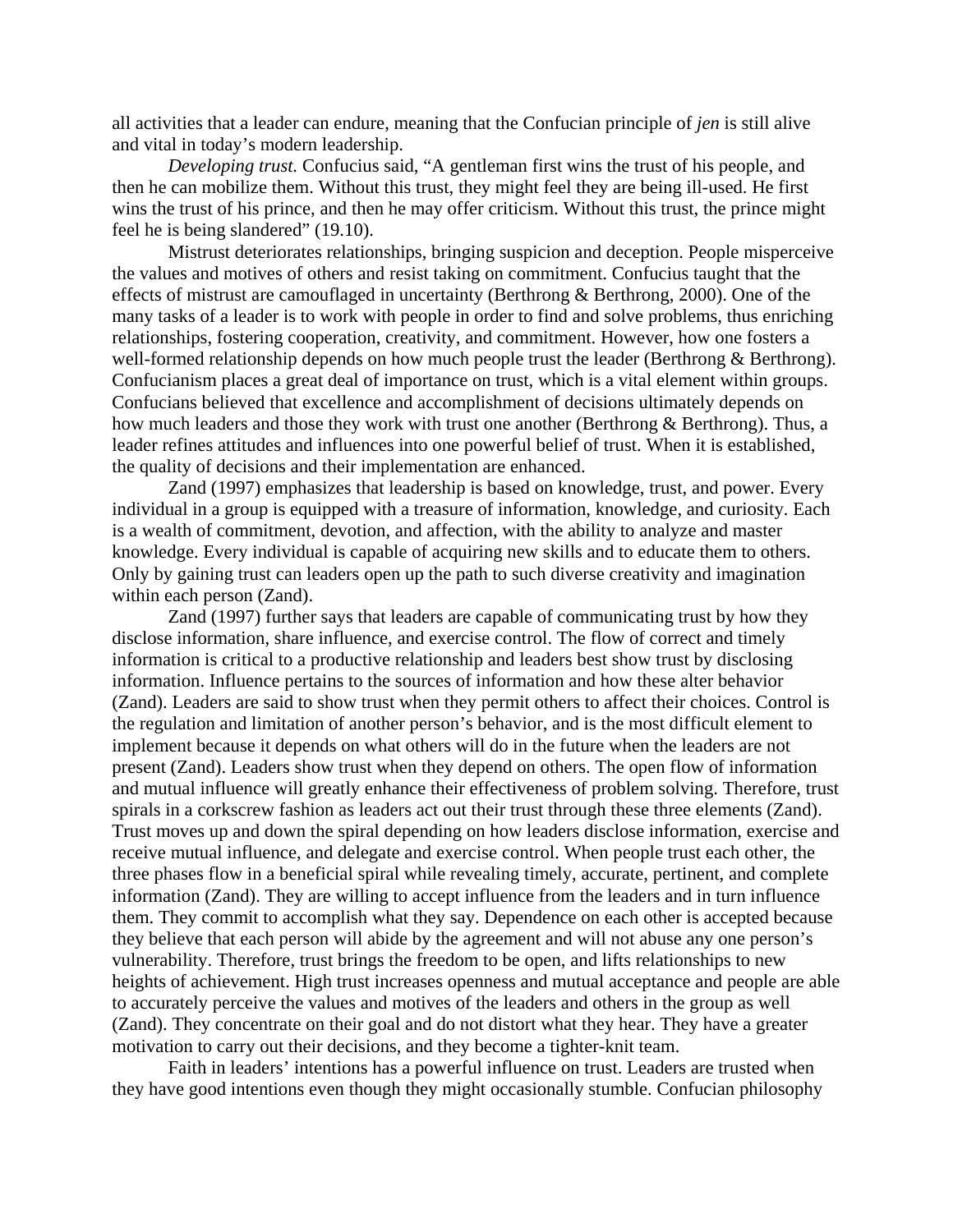stresses that people will believe in the leaders' capability based on their good intentions, and will help by collaborating to correct errors (Brethrong & Berthrong, 2000). Even in modern leadership, people can explore their imaginations and play with their knowledge to bring about productivity in collaboration with a trusted leader. Effective leaders constantly review how they can increase trust to improve relationships and productivity. A trusting group is close-knit, with its members sticking together through ups and downs (Zand, 1997). Sharing misfortune enhances trust and cohesion and effective leaders know that a trusting group has the spirit of motivation, dedication, and mutual commitment which lifts creativity and productivity to new heights. Confucius knew about the basics of trust and leadership and how they are interconnected. Therefore, Confucius emphasized that leaders are required to understand the meaning and effects of trust if they are to improve how they make decisions and the quality of those decisions.

*Promoting empowerment.* Confucius said, "As for the humane, while they want to be established themselves, they establish others. While they want to succeed themselves, they help others to succeed. They can draw lessons from nearby. These can be called methods of humaneness" (6:30).

Confucius believed that groups are living organizations, made up of people who wish to pursue a common goal, and fellowship must be based upon interests that create enduring relationships (Osborn, 1994). A man of merit continuously uses the ability to improve self while cultivating the same seeds in the followers. Confucians through the ages believed that learning alone was not enough to make a good leader (Berthrong & Berthrong, 2000). Wisdom and power were equally important to restore and maintain accord. A man became a wise leader only through lifelong learning, self-discipline, and influence over others which would develop humaneness or *jen* (Wright & Twtichett, 1962). This would give the leader a capability of empathy toward followers.

It is evident and important to remember that China has the longest-standing success in state formation. Rooted in Chinese history were men of power who were able to transform their environment and direct ordinary people toward the path of virtue. With every opportunity, these men were expected to cultivate in their colleagues the same virtue to produce a balanced and homogeneous order (Wright & Twtichett, 1962). Under the right circumstances, such leaders would use correction not as a penalty but as education, in order to promote constructive qualities in their associates, a willingness to take a risk, desire to learn, and eagerness to make compensations (Osborn, 1994). Confucius spoke of a leader's willingness to take the time to receive feedback from followers, and to keep a positive stance rather than a defensive point of view (Wright & Twtichett). One can then gain the wisdom to improve and enrich life through relations with fellow men. This would not only ensure trust, compassion, and understanding among men but would also bring immeasurable success to the group. Therefore, in teaching, a leader guides followers but does not pull them along, urges them to advance but does not control them, opens up the path but does not hold them back, and encourages them to take their own path. This way, the followers can think for themselves and nurture the seeds of becoming potential leaders themselves.

Confucius was recognized as a zealous learner, a loyal scholar, and an untiring teacher whose success lay in his power to cultivate knowledge in his followers while maintaining personal relations with them to expand his wealth of knowledge (Wright & Twtichett, 1962). These disciples of Confucius excelled in the various fields of literature, philosophy, and others, and it is mostly due to them that Confucian philosophy has had such influence on the development of Chinese culture to this day. Such empowerment is also emphasized in modern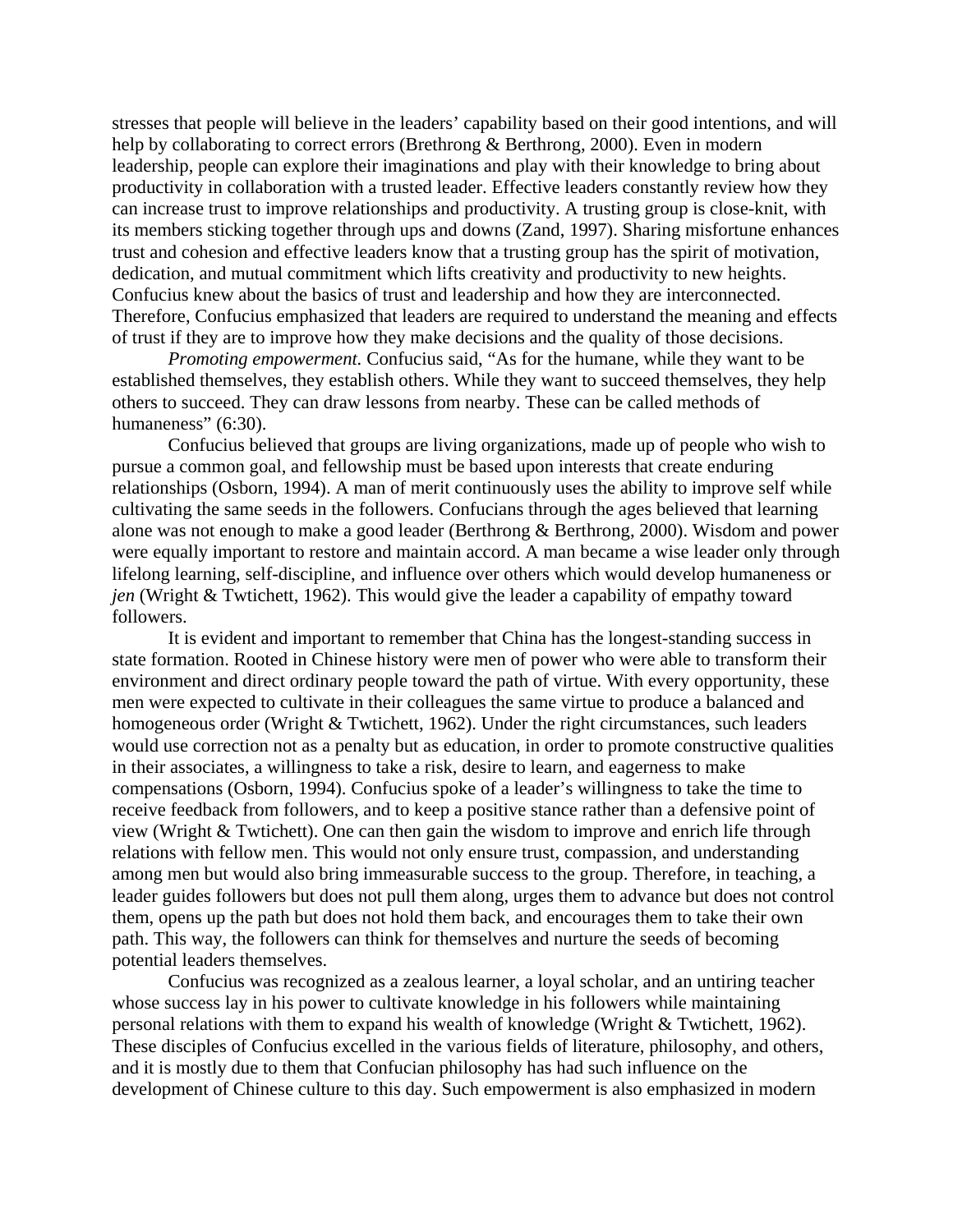day leadership. Leaders of today still believe in educating and consulting rather than using coercion to understand the constantly changing, complex environment. Outstanding leaders not only influence their followers, they shape the framework of the world. Without the efforts and influence of George Marshall, Europe would not have existed today; and the conditions under which we work were, largely the creation of both Theodore and Franklin Roosevelt, who campaigned for the passage of fair labor laws (Mumford, 2006). Henry Ford took the landmark step of raising the wages of workers to five dollars a day, which was considered a huge salary increase for factory workers at that time (Mumford). Ford's vision was to improve the conditions of the workers' lives. There are others such as Mohandas Gandhi, John Kennedy, Andrew Carnegie, Pope John Paul, William Leavitt, and Booker T. Washington who all rose to leadership heights by empowering people (Mumford). Almost all outstanding leaders in all walks of life have exercised influence and empowered their people. They believed in the power of people and in their potential to carry on what the leader had started. By empowering people, they were able to succeed in their vision for the world. This is no different from what Confucius believed in, taught, and lived for, thousands of years ago.

## *The Analects and Modern Followership*

*Teamwork and loyalty.* "The qualities of social leaders are wind, the qualities of the common people are grass; grass will always bend in the wind" (11:19).

 To discuss how Confucius taught on followership, it is appropriate to begin with the above analect. Confucius discusses leaders and followers as the two separate elements wind and grass, and then expresses a relationship between the two. This leader-follower relationship is one that has received a great deal of focus in modern America.

 The amount of followership literature, distinct from what is traditionally viewed as leadership literature, is small. As discovered during the research of Baker (2007), a search of 26 electronic databases produced approximately 530 unique citations for the period 1928 through December 2006. About half of the citations were relevant to the area of management and the great majority was written by American authors about American organizations (Baker).

 In seeking to understand the foundation of followership theory, Baker (2007) found that in general, it developed in the latter half of the  $20<sup>th</sup>$  century. This evolution was sparked by the change in American corporate structure from vertical organizational hierarchies of the post-World War II (WWII) era to a complex global economy (Baker). Whereas corporations had previously promised life-long job security to employees in exchange for loyalty, obedience, and hard work, the 1980s and 1990s had pressures that gave birth to takeovers and downsizing trends. Corporate organizational structures flattened, and power and responsibility were delegated to a wide range of people; including the traditionally dependent followers (Baker). There was now a need to better understand the roles and qualities of followers.

 A business leadership class taught by Cavell (2007) conducted a survey concerning what traits are most desirable in followers. The trait cited most frequently was that of *supporting the leader's decisions*. According to Jaecks (2007), to be an effective follower one must make an active decision to contribute towards the achievement of the goal set forth by the leader. Those who are not effective are often alienated followers who work only to serve themselves and often act contrary to the group's goals. They usually operate out of disillusionment or feelings of being underappreciated. This is the member of the group that "goes against the grain" or which creates tension and conflict within the group. Based on Confucius' analect, this is the blade of grass going against the wind. This does not mean that opposing opinions or insights are not welcome; in fact, it is often the disillusioned critical thinker who brings new ideas to the table (Jaecks).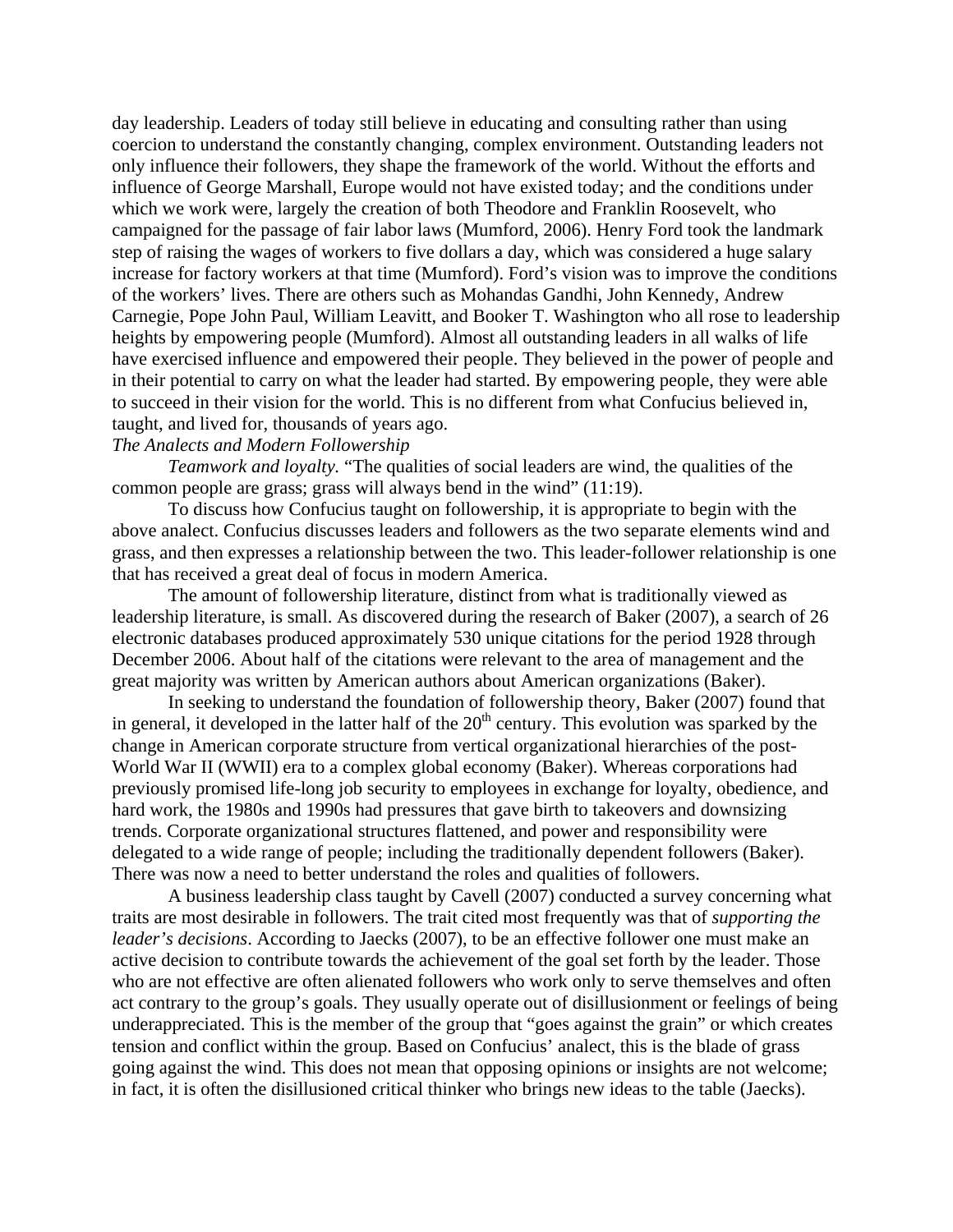Instead, it is the process of leaders and followers working together and respecting each other which brings success and attainment of group goals.

 The underlying idea is that followership is a dedication to teamwork necessary to fulfill group goals. Good followers can measure their personal success by the effectiveness, accomplishments and productivity of the team. Team victories are theirs; team losses are theirs as well. Followers support each other individually, support the team as a group and support their leaders (Solovy, 2005).

 Latour and Rast (2004) see dynamic followership in those who identify with the leader, are loyal to their "partner in success" and take satisfaction in the leader's success. The leaderfollower relationship in organizations means that the follower is a "partner" whose loyalty creates an atmosphere wherein team members share in the leader's success by adopting the organization's shared vision as their own.

 General George C. Marshall, the Army chief of staff during WWII, once made the comment that there is no limit to the amount of good that people could accomplish, as long as they did not care who received the credit (as cited in Meilinger, n.d.). This requires an individual's belief in teamwork and selflessness. This belief is important because in any endeavor, there are more followers than leaders. A case could be made that followership is actually more important to success than leadership (Solovy, 2005). To see the direction, one must watch which way the grass blows.

*Self development*. Confucius said, "Cultivated people seek from themselves; small people seek from others" (15:17).

 Modern leadership theorists like Schachter (2007) often proposes that leadership skills actually develop through followership. To become a good leader, one must first learn what it is to be an effective follower. In other words, cultivate oneself.

 With company downsizing and the complexities of a global economy, the rapid changes and nature of problems faced by organizations require more people to solve them. In general, making organizations better is a task that needs to be owned by followers as well as leaders (Latour & Rast, 2004). In a Harvard Business Review article titled "The making of an expert," the authors dispel the myth that prodigies are born and that individuals appear out of nowhere to become experts in their particular field (as cited in Schachter, 2007). What the authors determined is that individuals described as experts become so through a lot of hard work, practice, and study. To obtain expertise and leadership through followership, Schachter (2007) states that it requires "struggle, sacrifice, and honest, often painful self-assessment. There are no shortcuts" (p.2).

 Meilinger (n.d.), a colonel in the US Air Force, wrote what he determined to be the ten rules of good followership. As a means of self development he felt that people must know their own limitations and weaknesses as well as their strengths. He instructs that one must, "Know who you are" (p. 3). People should place themselves in positions that maximize strengths and mask limitations. Also, in the pursuit of greater self development, accept responsibility when it is offered. No organization can work effectively or continue to grow unless it is composed of risk takers willing to assume responsibility and take the initiative (Meilinger). A self-directed change is generally the most successful. Regarding cultivation, Schachter (2007) agrees that for success: get involved, be a good follower, assist with change, and develop one's area of expertise. This is the recipe for success in the  $21<sup>st</sup>$  century.

*The ideal follower.* Confucius said:

Cultivated people have nine thoughts. When they look, they think of how to see clearly.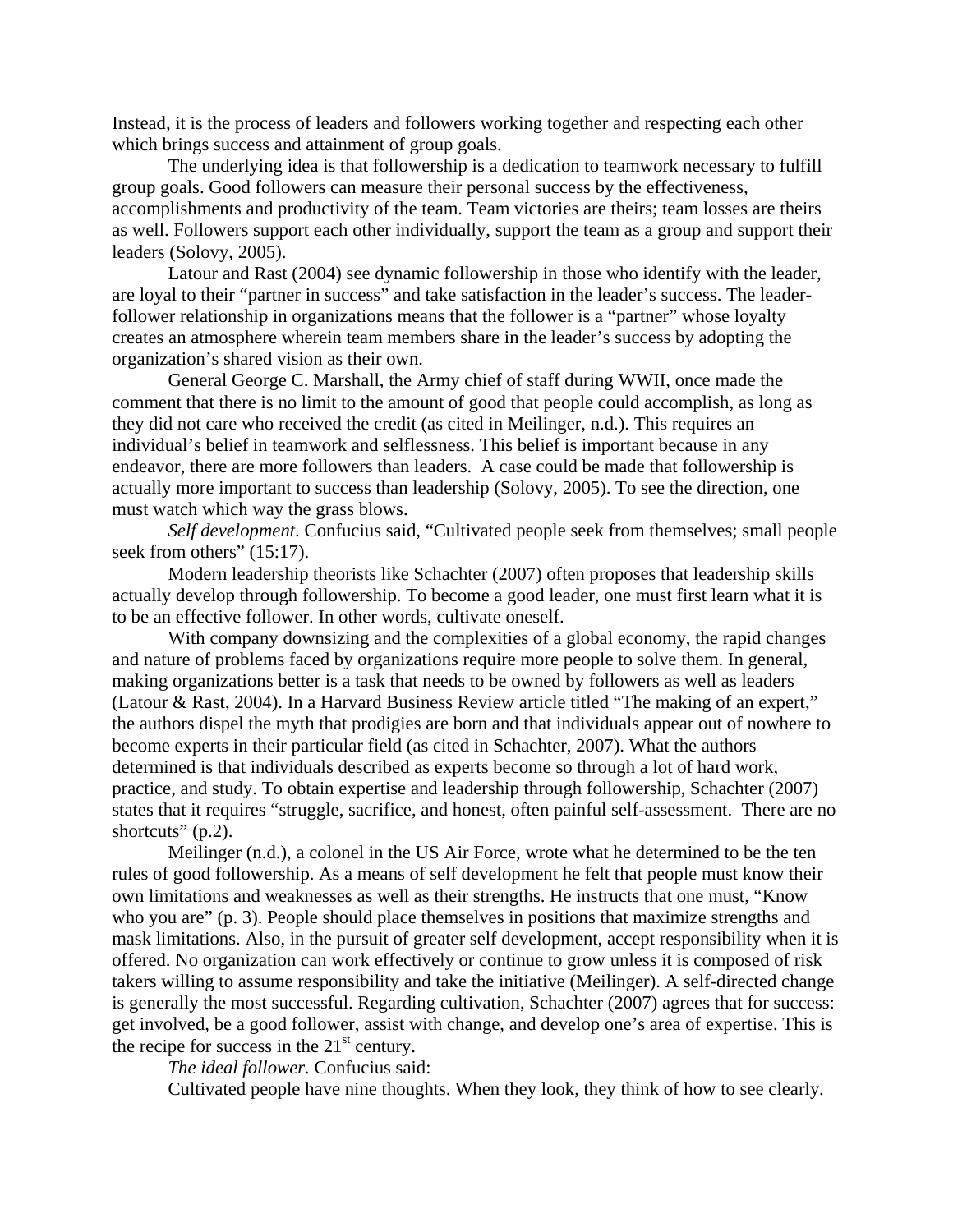When they listen, they think of how to hear keenly. In regard to their appearance, they think of how to be warm. In their demeanor, they think of how to be respectful. In their speech, they think of how to be truthful. In their work, they think of how to be serious. When in doubt, they think of how to pose questions. When angry, they think of trouble. When they see gain to be had, they think of justice. (16:10)

 By the standards of modern followership theorists, Confucius' nine thoughts of a cultivated person would comprise an individual with good critical thinking skills. Robert E. Kelley, a prominent social scientist in followership studies, focused on two behavioral dimensions for determining follower effectiveness: critical thinking and active participation (as cited in Latour & Rast, 2004). A critical thinker who actively participates will courageously dissent when necessary, share credit, admit mistakes, and habitually exercise superior judgment. Looking at a problem and clarifying it so as to make a sound judgment is one way for a follower to see clearly (Latour & Rast).

 Hearing keenly is one of the important communication elements that Solovy (2005) discusses regarding the art of followership. He finds that good followers have the ability to communicate ideas and the willingness to listen and accept the ideas and direction of their leaders. Listening allows one to respectfully consider other perspectives and alternate views, before fully engaging in decision-making.

 Good communication in followership also involves being truthful. It may be said that the single most important characteristic may be the willingness to speak the truth. Followers who tell the truth and leaders who listen to it are an unbeatable combination (Cavell, 2007). Sometimes followers must even tell unpleasant truths to their leaders. A disciple once asked Confucius how to work for a ruler. Confucius said, "Don't deceive him, even if you have to offend him" (14:23). Meilinger (n.d.) says the same thing, suggesting that a follower speak honestly and frankly. A person should resist the temptation to tell the boss what that person thinks the boss wants to hear. A follower is obligated to speak up on a matter when, if by not doing so, it could be detrimental to accomplishing the group's goal. However, Meilinger advises that the best way to do this is privately and with tact so as not to embarrass or undermine the leader. As Confucius suggested, by this demeanor and approach, a person is thinking of how to be respectful.

 Confucius also mentioned that followers should be serious about their work. Solovy (2005) says that modern followers should focus on their tasks and see them to fruition. Good followership means commitment and engagement in the mission of the organization. By being serious about their work, exemplary followers work beyond the expected to produce exemplary results. This includes striving to be the best at their tasks and deriving satisfaction from applying their highest personal standards (Latour and Rast, 2004). These individuals take work seriously and make it integral to life.

 The nine thoughts of the ideal Confucian follower are clearly reflected in the results of the research survey by Cavell (2007), which contains 16 of the most desirable traits in followers. The *ethical* trait is of one who sees gain to be had but thinks of justice. The trait *being trustworthy* is of those who when they speak, think of how to be truthful. The trait *positive attitude* is of those who in regarding their appearance, think of how to be warm. The trait *acknowledging the leader* is seen in those who in their demeanor, think of how to be respectful. Finally, the trait of *being a good listener and communicator* is found in those where when they listen, think of how to hear keenly. This demonstrates that in his one analect, Confucius described half of the top ten most desirable follower traits found in Cavell's survey.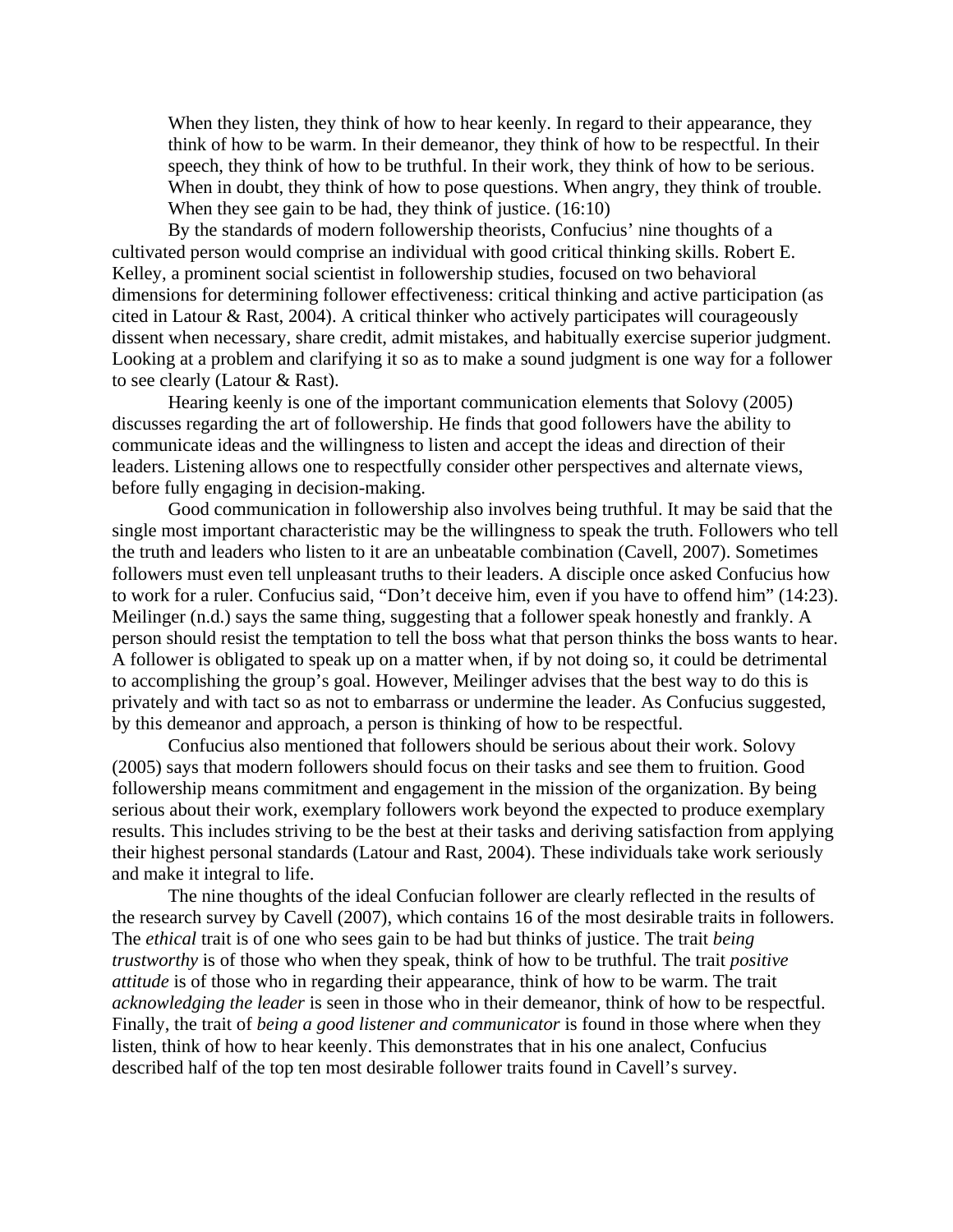#### **Conclusion**

For over two thousand years, Confucian philosophy has been closely related to the Chinese imperial system as an ideological tool for rulers. It has played a major role in unifying China and has become a force in molding the mentality and temperament of the Chinese people. Confucian philosophy is an inexhaustible source of values, wisdom and rules for good conduct, and has succeeded in finding a place in the modern world of leadership and followership. The Confucian way begins with the formation of self by cultivating intelligence, compassion, service, trust, and faithfulness. A person is never isolated but an integral part of society, and it is imperative to extend the virtues of self to all other interpersonal relationships. The ultimate task is to develop concern and consciousness for the welfare of mankind, only then may one be a successful leader. The magnitude of Confucianism lies in its resilience and power of adaptation. What modern theories portray as virtues in leadership and followership are no different from what Confucius perceived them to be. Confucianism thus maintains its place in new social organizations, and the Confucian way of life is still alive in great men and women of merit.

#### References

Baker, S. D. (2007). Followership: The theoretical foundation of a contemporary construct [Electronic version]. *Journal of Leadership and Organizational Studies, 14*(1), 50-60. Retrieved March 28, 2008, from

http://www.entrepreneur.com/tradejournals/article/167430594\_3.html

- Berthrong, J. H., & Berthrong, E. N. (2000). *Confucianism: A short introduction.* Boston: Oneworld.
- Cavell, D. P. (2007). Leadership or followership: One or both? *Healthcare Financial Management, 61*(11), 142-144. Retrieved March 28, 2008, from the ABI/INFORM Global database.
- Chai, C., & Chai, W. (Eds.). (1965). *The sacred books of Confucius and other Confucian classics.* New York: University Books.
- Chung, T. C. (1996). *Confucius speaks.* (B. Bruya, Trans.). New York: Doubleday. (Original work published 1948)
- Hinton, D. (1998). *The analects of Confucius.* Washington, DC: Counterpoint.
- Jaecks, K. S. (2007). Learning from the lost boys. *RDH, 27*(6), 30-32. Retrieved March 28, 2008, from the ProQuest Nursing & Allied Health Source database.
- Latour, S. H., & Rast, V. J. (2004). Dynamic followership: The prerequisite for effectiv leadership [Electronic version]. *Air and Space Power Journal 18*(4), 102-111. Retrieved March 28, 2008, from http://www.govleaders.org/dynamic\_followership.htm
- Meilinger, P. S. (n.d.). The ten rules of good followership. *Concepts for Air Force Leadership, Au-24,* 99-101. Retrieved March 28, 2008, from
	- http://www.au.af.mil/au/awc/awcgate/au-24/meilinger.pdf
- Mumford, M. D. (2006). *Pathways to outstanding leadership: A comparative analysis of charismatic, ideological, and pragmatic leaders.* Mahwah, NJ: Erlbaum.
- Osborn, C. (1994). *How would Confucius ask for a raise? 100 enlightened solutions for tough business problems.* New York: Morrow.
- Schachter, D. (2007). The new secrets to success: Change, leadership, and expertise. *Information Outlook, 11*(10), 40-41. Retrieved March 28, 2008, from the ProQuest Nursing & Allied Health Source database.